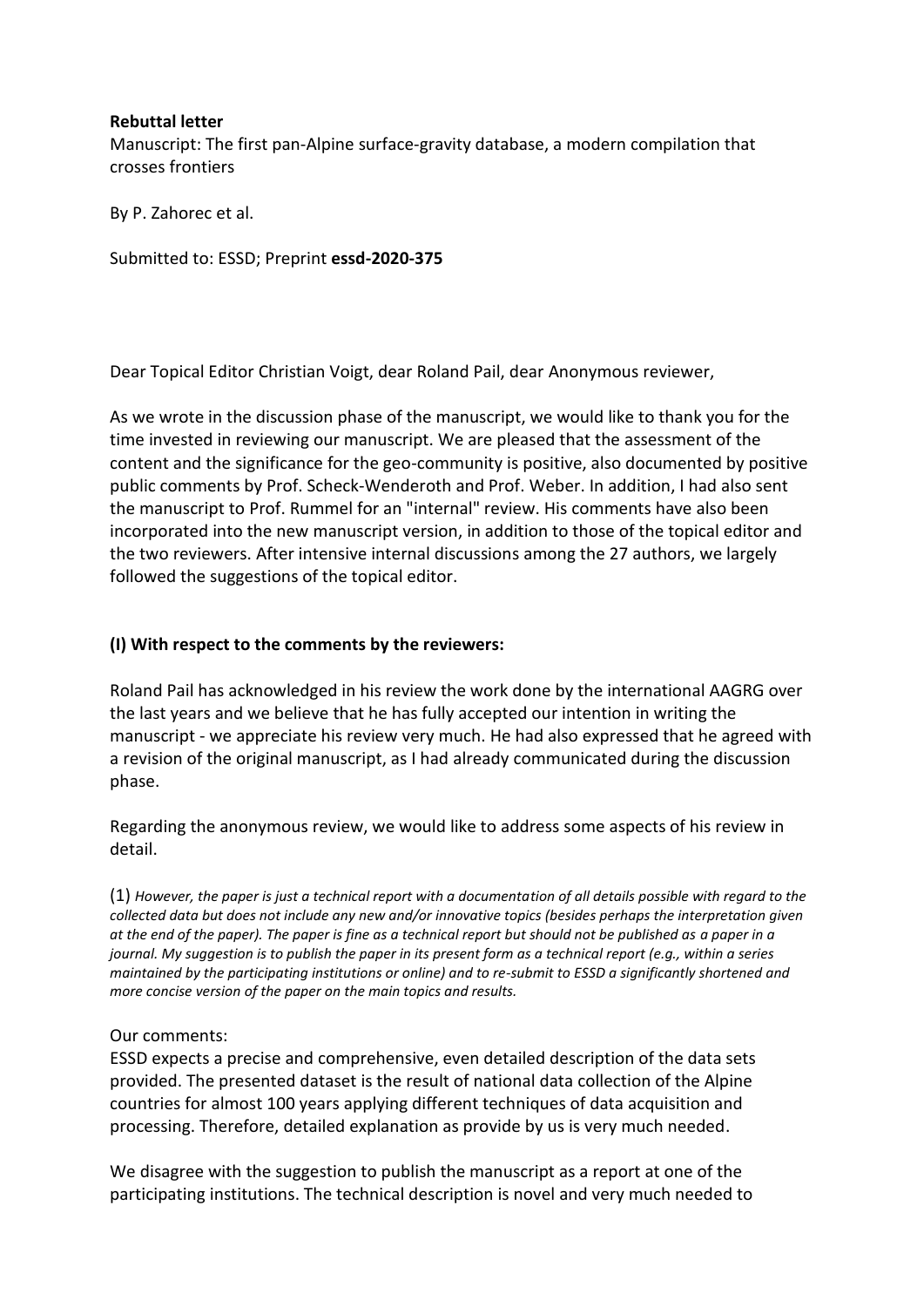comprehend the details of the data sets. If the interest is only in applying the data on a regional scale, such details might not be needed, but for applications interested in the details of the data sets, that is critical information.

(2) *Especially the history and database details on a country-by-country basis (pages 4 to 15) should be condensed and go to an appendix. Also, the list of abbreviations and other detailed information could go to an appendix. Besides the abovementioned history and database details, the paper is lengthy in almost all sections with too many details, not suited for a paper (e.g. reference systems, digital elevation models, mass corrections, validation, etc.).*

## Our comments:

We also disagree that our work does not contain "something new and/or innovative topics" (also refer to our comments on suggestions of the Topical Editor below) and with the recommendation that "the historical data details" should be condensed as they contain important meta-information that was/is indispensable for the overall data processing. We have asked ourselves why "reference systems", used "DEMs", explanations of "mass correction and validation" should be superfluous. We consider the evaluation of the "uncertainty" of the new CBA data as an important point.

However, we followed to a large extent these suggestions and pushed the list of abbreviations and the manuscript parts with the historical contributions into appendices. Also, parts of the remaining manuscript main body have been rewritten. Please see also our replies to the topical editor.

# **(II) Regarding the suggestions of the Topical Editor, we would like to respond as follows.**

As the Topical Editor agrees on, the presented manuscript will surely attract a wide and diverse readership, already now downloads of the preview on ESSD are numerous with about 700 accesses.

- (1) *Condense your manuscript and write a concise version on max 15-20 pages to keep it attractive to every reader, while considering the rules of writing a good scientific manuscript and*
- (2) *Refer the interested reader to a greatly expanded appendix.*

# Our comments:

While we do not consider that the length of a paper should be subject for criticism, if the content requires such details, we put substantial chapters (e.g., the history chapters and the contributions of individually involved countries, metadata description, list of abbreviations and some short technical chapter parts) in four appendices to increase appeal to the reader:

# Appendix A (line 896): Abbreviations,

Appendix B (line 968): Historical remarks on alpine gravity surveys and national gravity databases for AAGRG Bouguer gravity compilation,

- Historical activities &
- National contributions.

Appendix C (line 1260): Digital elevation models in the AlpArray region and Appendix D (line 1340): Mass correction – software and comparisons.